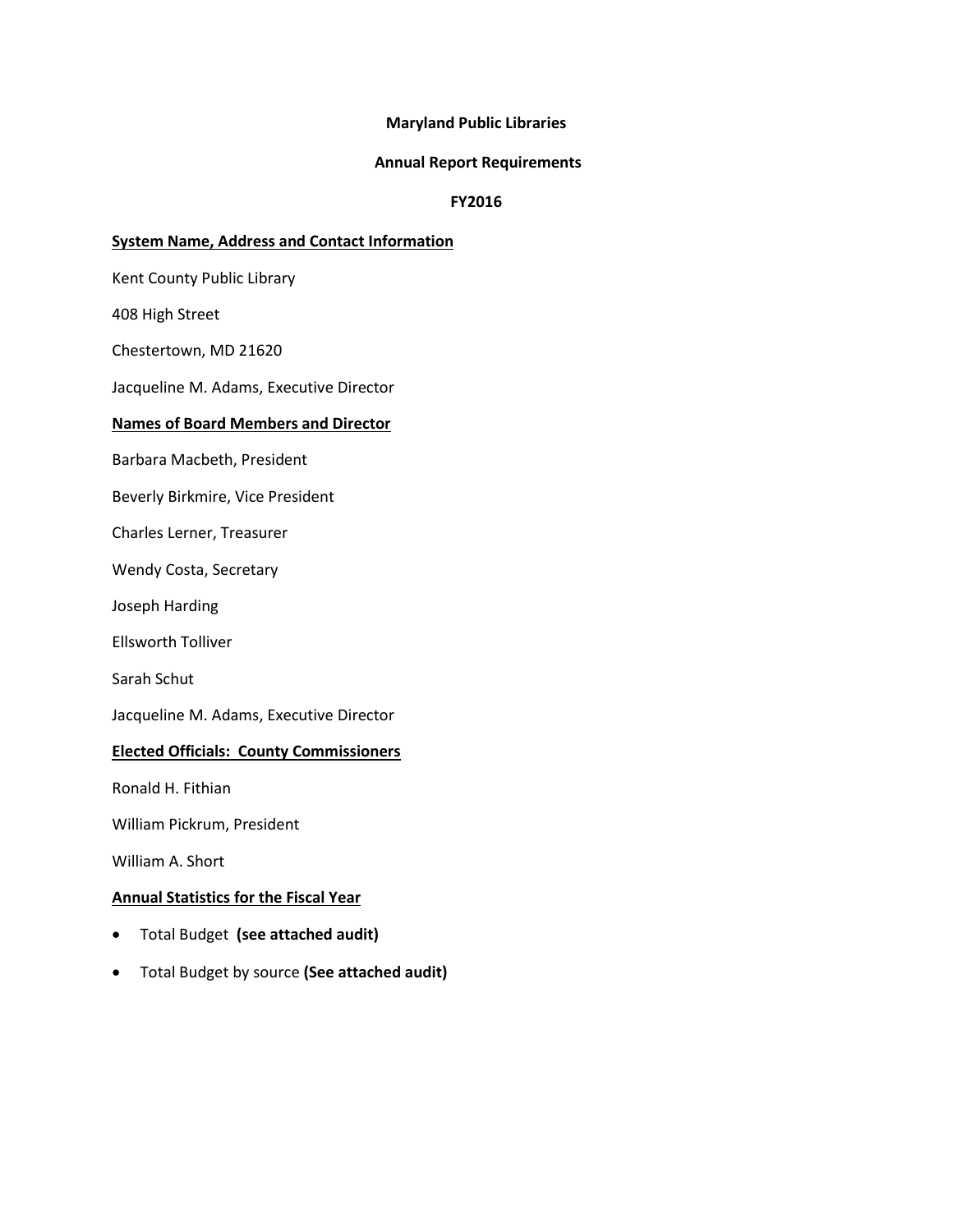#### **Other Statistics**

- Branches & Bookmobiles **(4)**
- Materials Collection, including electronic books **(52,156)**
- Materials Circulated **(127,189)**
- Registered Borrowers **(13,222)**
- Information Questions Answered **(7,373)**
- Number of Library Visits **(100,275)**
- Number of Programs/Attendance **(513/8,729)**
- ILL (received: ) **(4,100)**
- Personnel **(14.0)**
- Public Access Computers **(42)**

# **2016 Highlights**

Strategic Long Range plan goals were developed, implemented and achieved including:

- Identified and labeled all bilingual materials for easy identification
- Increased selection of general fiction written by minority authors
- Set up a musical instrument kit in each branch for early literacy
- Expended State Capital Grant funds to renovate restrooms and replace the circulation desk in the Chestertown Branch to comply with ADA requirements in the Chestertown Branch
- Submitted State Capital Grant Application for funds to redesign of the children's department to incorporate teen area and to upgrade electrical system in the Chestertown Library
- Ensured that each staff member has technical competencies relative to his/her position in the organization
- Provided at least one formal technology training on current technologies for each staff member
- Offered technology training instruction in Spanish by appointment
- Conducted regularly scheduled public computer training classes at varying levels to include midlevel ("Beyond the Basics") technology classes in response to patron-identified *interests*/needs
- Purchased 12 new computers for Chestertown and North County
- Job training: Formed partnership with DSS & DLLR to improve job training/application assistance for local residents
- Participated in Kent County Broadband initiative to improve internet service at Rock Hall and North County Branches
- Kept Chestertown Branch open one night a week on a permanent basis
- Provided more evening programs for young children and a series of family fun nights
- Evaluated current participation in community events/celebrations. Actively sought out new opportunities that increased library visibility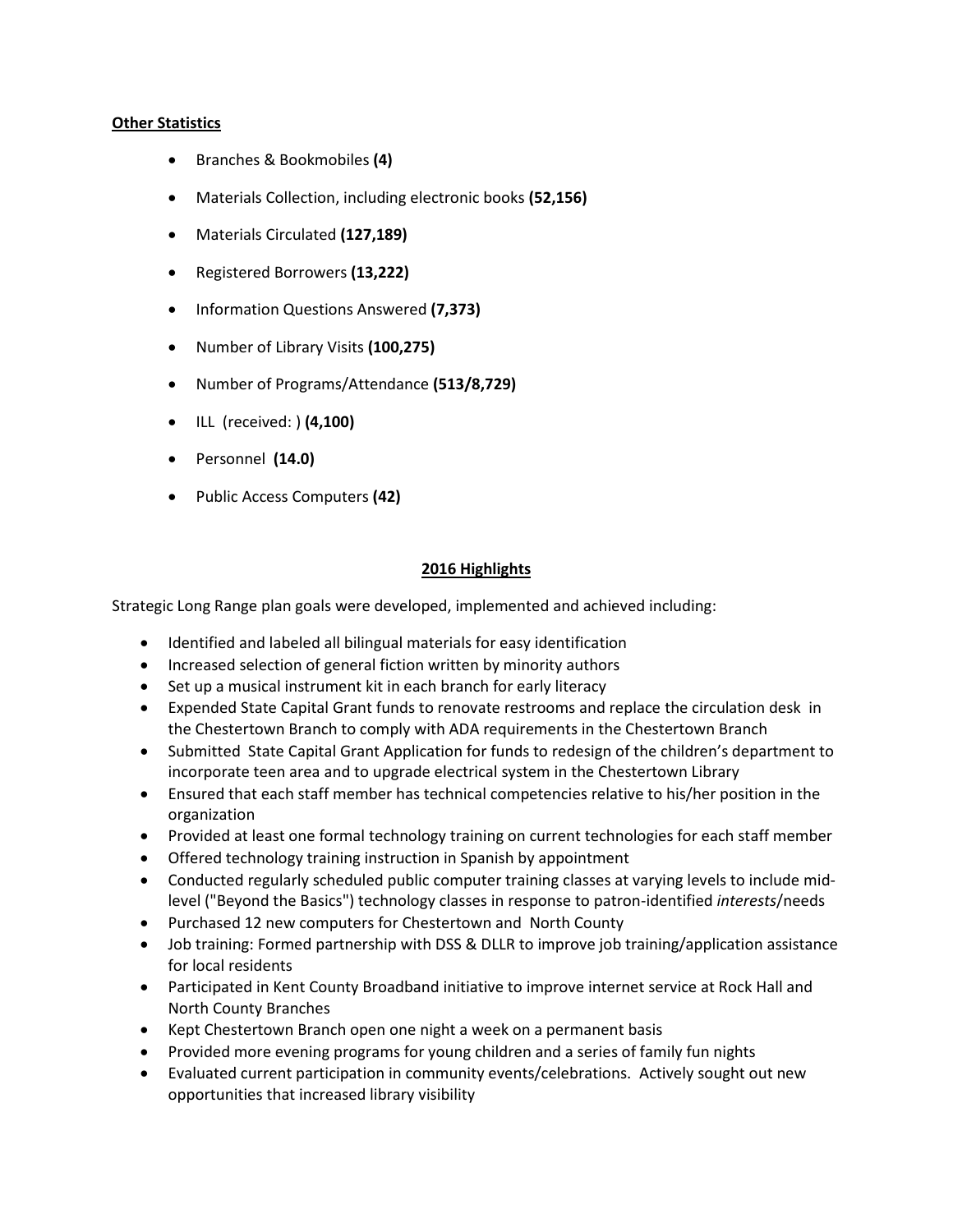- Continued to work on developing clear lines of communication with Kent County Public Schools and local private schools to facilitate student support
- Encouraged teachers to take class trips to KCPL

KCPL implemented a FY2015/FY2016 \$93,000 State Capital Grant to renovate the restrooms and install a new circulation desk to comply with ADA requirements in the Chestertown Branch. Project was completed in January 2016 and a ribbon cutting event was held on February 8, 2016. This project was an outstanding example of combining state, local and private funding to achieve the goals of Phase One of Project 20/20 for the renovation of the Chestertown Branch. State (\$46,000) and local (\$72,500) funding supported the renovations/replacement. Funding from the Friends of the Kent County Library (\$7,500) and the Foundation for the Kent County Public Library (\$14,585) supported the redesign and furnishings.

The Foundation for the Kent County Public Library was the recipient of a third PNC Grow up Great Grant. The FY 2016 grant was targeted for Summer Reading Activities for families located in our Title I school districts. For the summer of 2016, KCPL enhanced the program with a targeted initiative to boost participation and engagement with reading in the community starting from birth. Children's staff created a Summer Reading Store as a destination for kids and parents. Similar to arcade centers, families were able to earn tickets through their reading progress over the summer and use those tickets to earn a variety of incentives. Parents of young children had targeted incentives that helped enhance early literacy skills. Families were set up with a modified checkbook so that they could track their tickets and then write checks to the store for the items that they want. In addition, children worked on their math skills at the same time that they engaged in reading.

The Chestertown Branch continued to be open on four holidays that it was previously closed to provide added hours of library service to the community and to serve as a holiday destination for appropriate programs and services. The Chestertown Branch is now open on Wednesday night on a permanent basis. The North County branch allowed book clubs to use the facility after hours, hosted art exhibits and receptions and held other evening events.

Trustee membership remained constant and their engagement remained high. One new member, Ellsworth Tolliver was appointed to a five year term.

The community, in the form of the municipalities, volunteers, the Friends of the Kent County Public Library, the Foundation for the Kent County Public Library and the general community continued their support.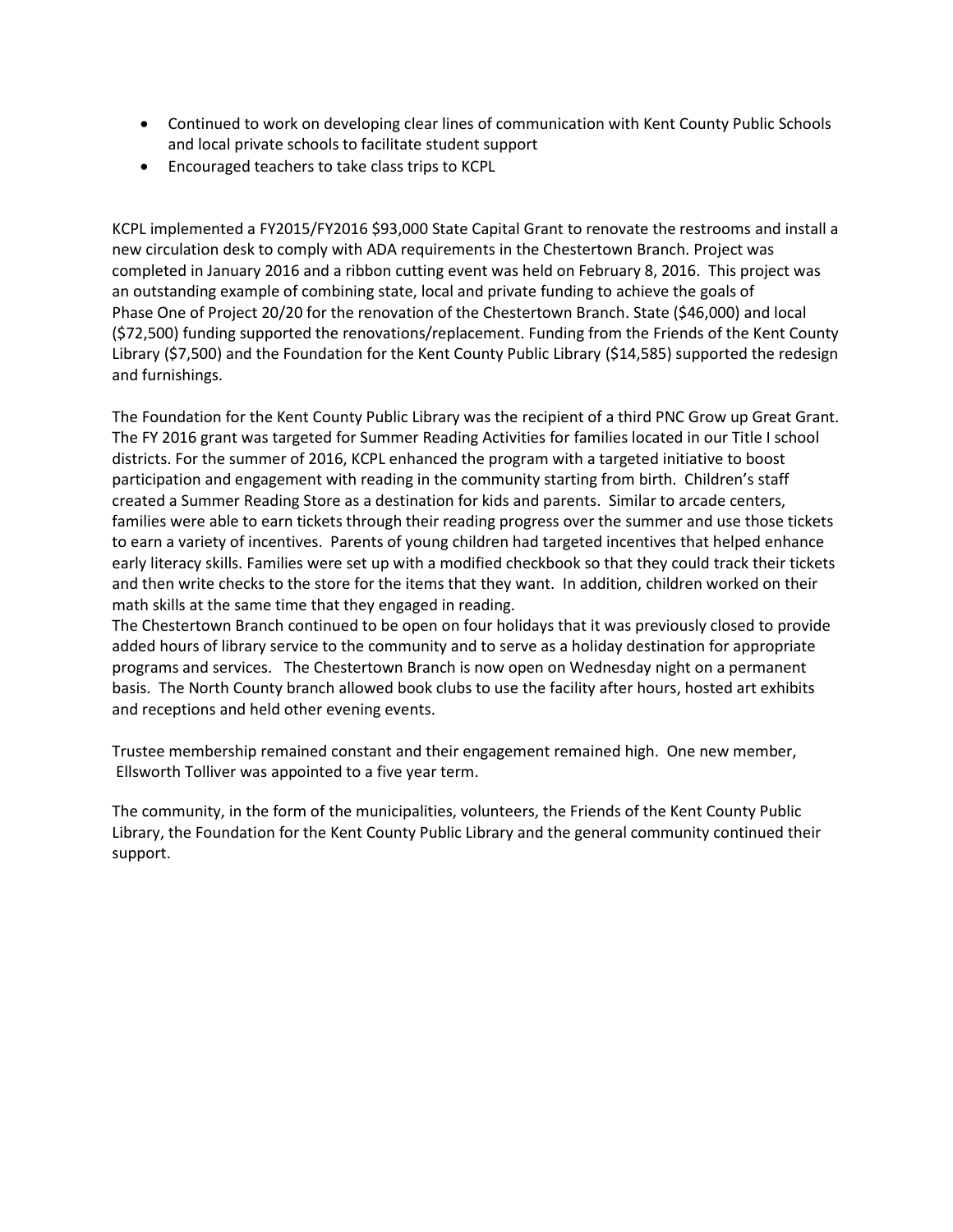## **2016 Service Highlights**

#### **Adult Technology Classes**

- Maker Culture
- Intro to Gale Courses
- Digital Drop in
- Beyond the Basics
- Intro to Microsoft Word
- Intro to Computers
- Intro to Internet
- Intro to Email

## **Children/Teen Technology Classes**

- Minecraft
- Wii Gaming
- Brush Bots
- Parachute Play Science
- LEGO Club (multiple)

## **Children and Teen Activities**

KCPL served 5,560 patrons at 231 youth classes/events

- S (Science)T (technology) E (engineering) M (Mathematics) activities: Bridge Building, Makey Makey STEM Day, Ice Excavations, Parachute Play Science, Super Teeth
- Hebbe's Garden Farmer's Market Story Times
- Make a Minion
- Pin It! Button Making
- Superhero Sock Puppets
- PLB Comics Workshop
- Teen Book Club
- Magic With Mike Rose
- Susan Yaruta Author Event
- Creepy Crafting Party
- Harvest Art
- **•** Gingerbread Houses
- Polar Express Night
- Craftapalooza
- Valentine's Day Crafts
- Dr. Seuss' Birthday Party
- Jack Gantos Author Event
- Jenni Holm Author Visit
- Star Wars Day
- Storytime Dance Party
- Cascading Carlos
- Regularly scheduled Story Times, Baby Story Times and Preschool Adventures at all locations
- School visits and tours throughout the year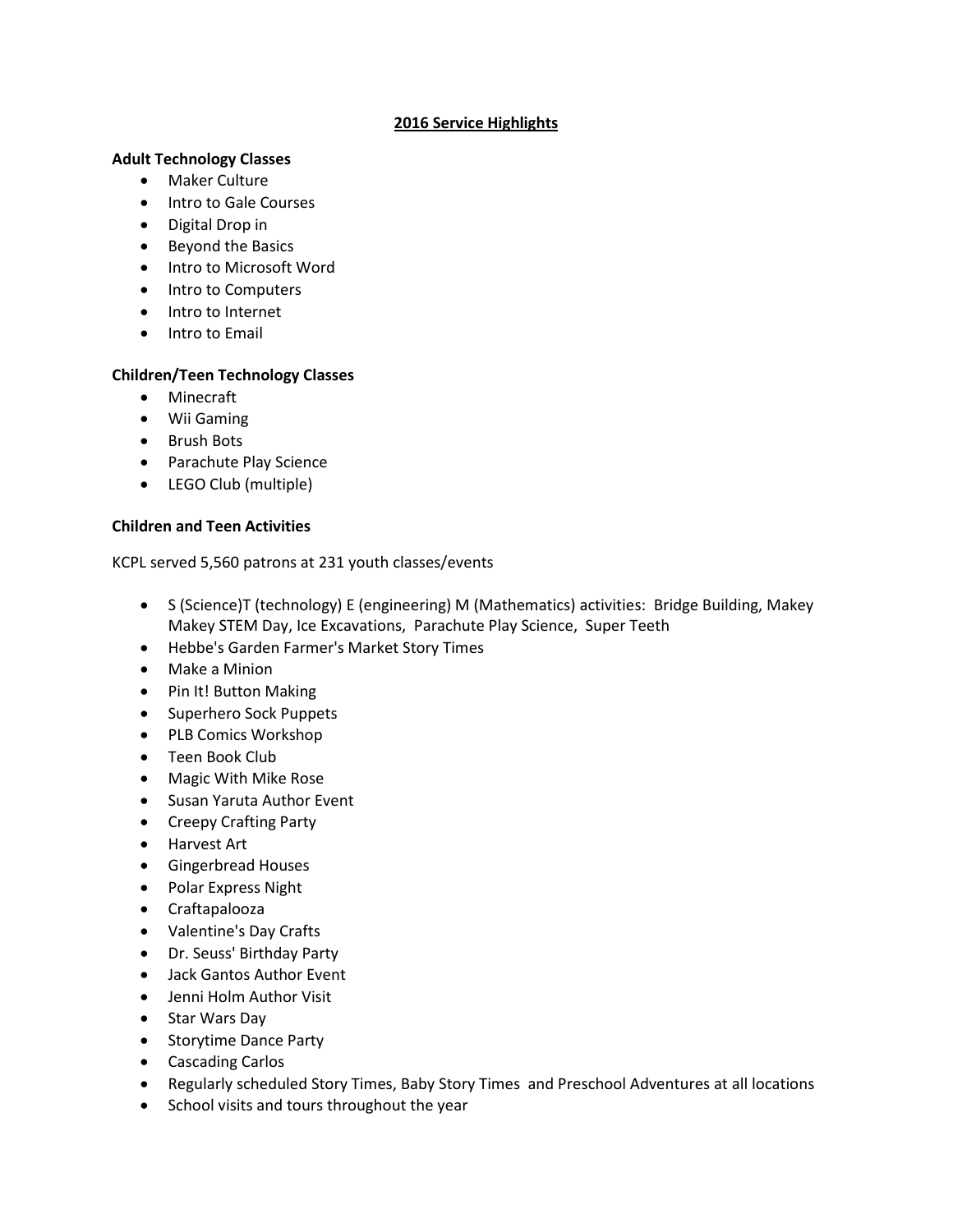# **Adult Activities**

KCPL served 3,169 patrons at 282 adult classes/events

- One Maryland One Book: book discussions, film showings, special events
- Today's *Boys in the Boat*: 21st Century Rowing at Washington College
- Looking at Food and What We Eat
- Financial Literacy Series: Budget Basics, Foundations of Investing, Credit Reports 101, Small Steps to Saving & Investing, ID Theft & Privacy Protection
- Women's Money Matters
- Recycled Valentines: Crafts for Grown-Ups
- Greener Gardens: One Step at a Time
- Laura Lippman reception, lecture and book signing (Annual Friends of the Library Author event)
- Who's Caring for the Caregiver?
- **•** Special National Library Week Programs
- Toy Trains & Model Railroad exhibit
- Saving Seeds
- Chester River Steamboats
- Lure of Sea Glass
- End of World War II

## **Ongoing adult classes/opportunities**

Needlecrafters Monthly art exhibits by local artists Artist Receptions Four KCPL sponsored book groups and assistance provided to over 10 community book groups Monthly display case exhibits by local organizations Weekly films for public viewing and discussion Three Writers Groups

## **Partnerships: KCPL is very proud of our relationship with our community partners:**

- Maryland Extension Service
- MD Health Connection
- Kent County Department of Social Services Job Club
- Bayside HOYAS (Help our Youth Achieve Success)
- Downtown Chestertown Initiative
- Kent County Chamber of Commerce: hosted a "Business after Hours"
- Sassafras River Business Council : hosted the annual meeting at the North County Branch
- League of Women Voters annual African American Month presentations
- Judy Center of Kent County
- Kent County Public Schools: Class tours and book purchases for required summer reading
- Board of Elections: Chestertown Library is a designated polling place
- SCORE classes